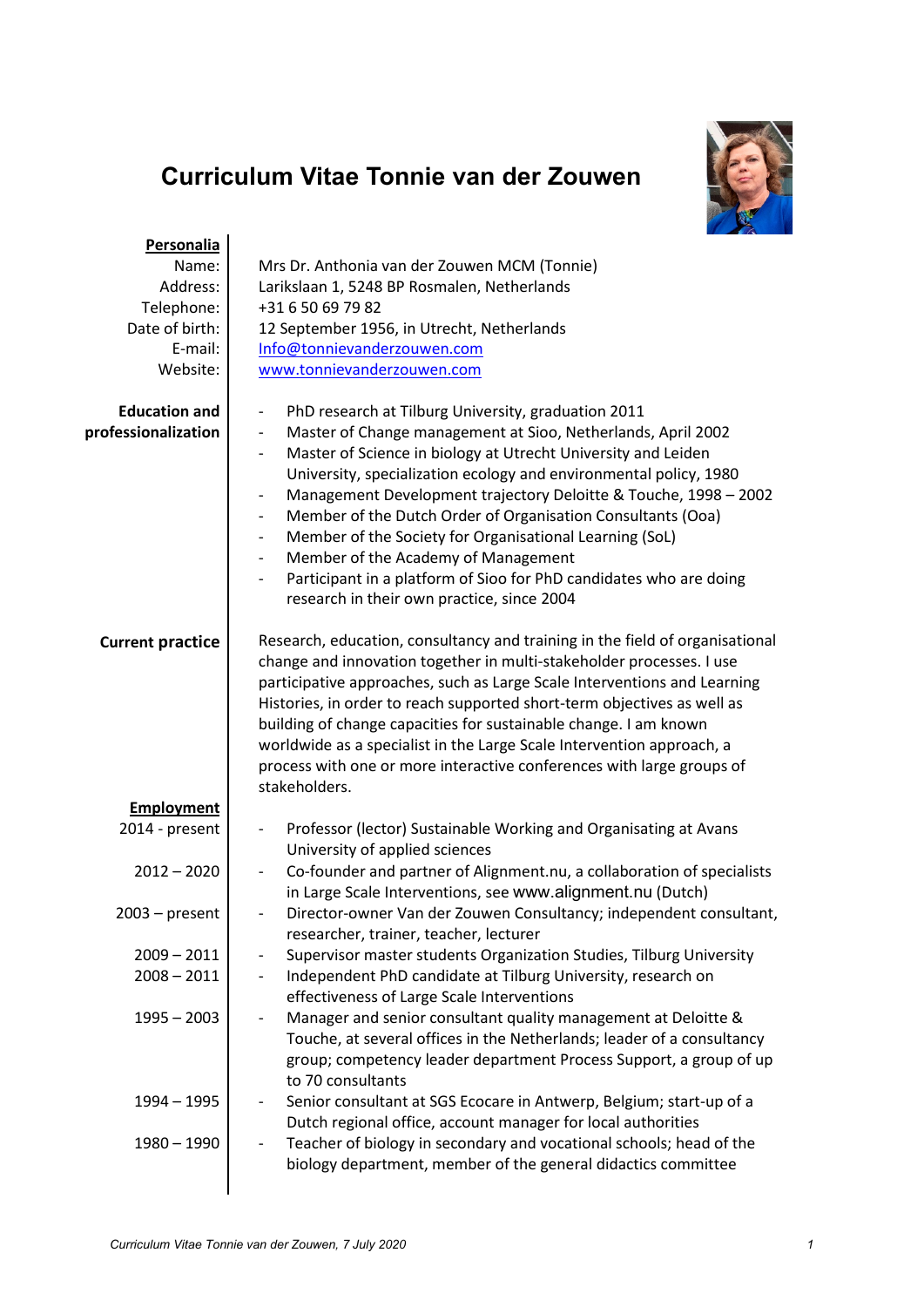| <b>Additional</b><br>functions          | Member of the Science Board of the Dutch Society of Management<br>Consultants (Ooa)<br>Founding Deputy Editor-in-Chief and community manager of the scientific<br>$\qquad \qquad \blacksquare$<br>international journal Challenging Organisations and Society.reflective<br>hybrids, see www.cos-journal.com<br>Coordinator of SoL Academy, department for capacity building of the<br>$\qquad \qquad \blacksquare$<br>Society for Organizational Learning Netherlands, see www.solonline.nl<br>Member of a research platform of Tilburg University, coach of PhD-<br>$\qquad \qquad \blacksquare$<br>candidates<br>Founder and manager of several online knowledge networks<br>$\qquad \qquad \blacksquare$ |
|-----------------------------------------|--------------------------------------------------------------------------------------------------------------------------------------------------------------------------------------------------------------------------------------------------------------------------------------------------------------------------------------------------------------------------------------------------------------------------------------------------------------------------------------------------------------------------------------------------------------------------------------------------------------------------------------------------------------------------------------------------------------|
| <b>Publications</b><br><b>June 2015</b> | Developing Corporate Citizenship with Large Scale Interventions:<br>Application and assessment of effectiveness of a whole system approach<br>For special Issue Large Systems Change, Transformation and Transitions: An<br>emerging field. When is the LSI approach effective for development of<br>Corporate Citizenship and how can this be observed and evaluated. To be<br>published in 2015 (submitted for review)                                                                                                                                                                                                                                                                                     |
| 2013                                    | Socioperception and the Emergence of an Economy of Meaning: The key<br>role of socioperceptive people in transforming organisations and society.<br>(co-author of Alain de Vulpian)<br>The role of empathy and socioperception for sustainable organising. Journal<br>Challenging Organisations and Society.reflective hybrids, Vol.2 Issue 2                                                                                                                                                                                                                                                                                                                                                                |
| 2013                                    | Power and Consultancy. From heroic management to collective leadership<br>(co-author of Peter Heintel)<br>The need for development from management control to leadership, opening<br>doors for new path into an unknown world. Journal Challenging Organisations<br>and Society.reflective hybrids, Vol.2 Issue 2                                                                                                                                                                                                                                                                                                                                                                                            |
| 2013                                    | Kwaliteit als Cultuur: ruimte voor de innerlijke 'drive' van HBO docenten<br>(Dutch, co-author with Lieteke van Vucht Tijssen and Eva van der Fluit)<br>How the combination of top-down boundary setting and organisation wide<br>involvement of stakeholders can stimulate a quality culture, providing space<br>for craftsmanship of teachers. THEMA Hoger Onderwijs, 2013 nr. 3                                                                                                                                                                                                                                                                                                                           |
| 2012                                    | Detecting and Approaching Obstacles for Collective Learning<br>How the logic of Will, Discipline and Communication contributes to selecting<br>the right intervention strategy and methods for collective learning to build<br>change capacity. Published in the journal Challenging Organisations and<br>Society, Vol. 1 Issue 1, October 2012                                                                                                                                                                                                                                                                                                                                                              |
| 2012                                    | Bijsluiter effectief gebruik Large Scale Intervention (Dutch)<br>Chapter in the book "Praktijkboek Large Scale Intervention". A Client<br>Information Leaflet with checklist for effective use of LSI. Eds. Rob de Wilde<br>en Antonie van Nistelrooij. Published by Kluwer, Deventer, Netherlands,<br>2012.                                                                                                                                                                                                                                                                                                                                                                                                 |